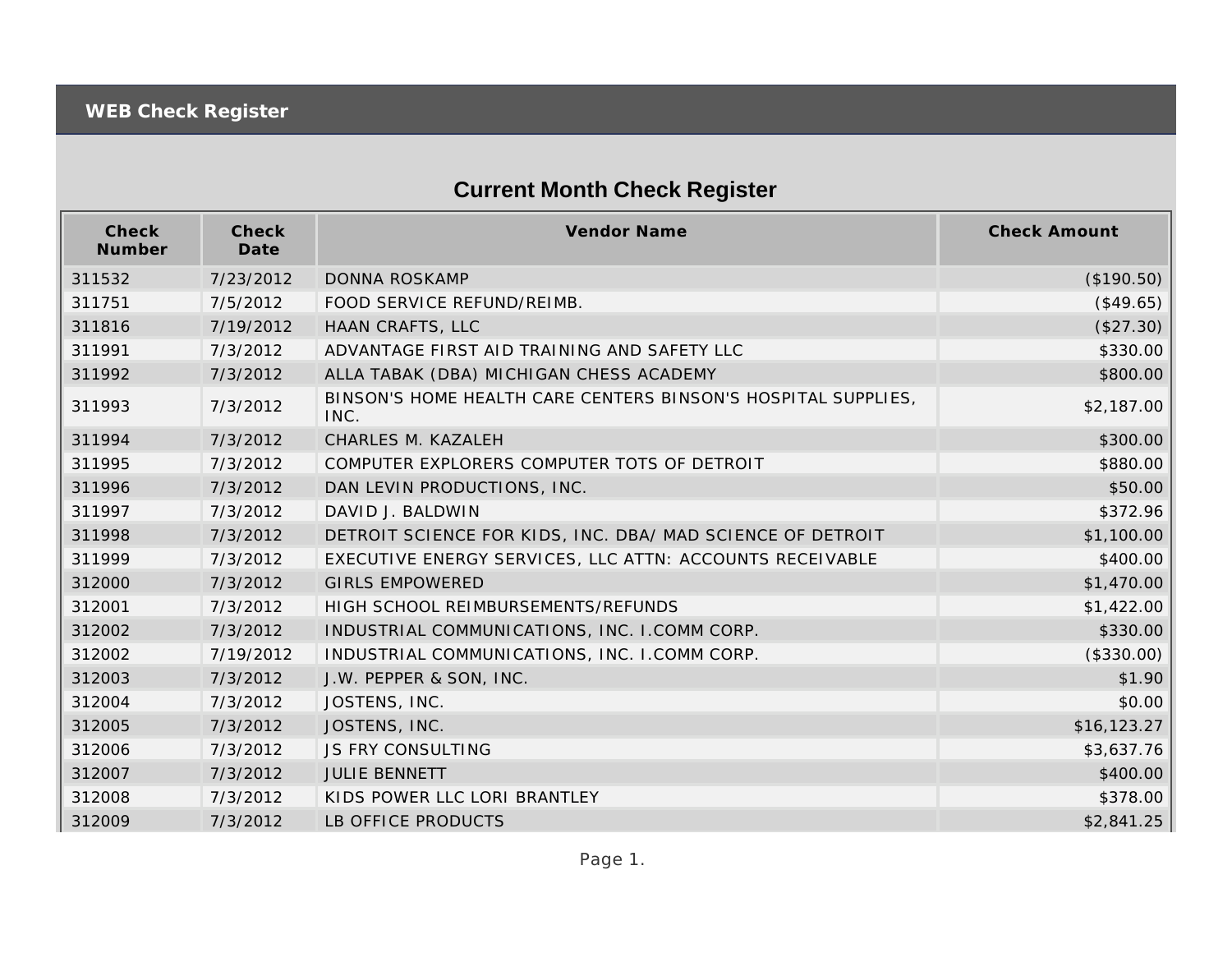| Check<br>Number | Check<br>Date | Vendor Name                                                              | <b>Check Amount</b> |
|-----------------|---------------|--------------------------------------------------------------------------|---------------------|
| 312010          | 7/3/2012      | <b>LISA FENCHEL</b>                                                      | \$26.00             |
| 312011          | 7/3/2012      | MATHESON TRI-GAS, INC.                                                   | \$371.95            |
| 312012          | 7/3/2012      | MBM COMPUTER SYSTEM SOLUTIONS                                            | \$5,003.35          |
| 312013          | 7/3/2012      | NETECH CORP.                                                             | \$875.00            |
| 312014          | 7/3/2012      | NORDSON CORPORATION                                                      | \$408.52            |
| 312015          | 7/3/2012      | OAKLAND COUNTY TREASURER                                                 | \$200,879.61        |
| 312016          | 7/3/2012      | OBSERVER & ECCENTRIC (ADS - NOVI NEWS)                                   | \$157.20            |
| 312017          | 7/3/2012      | PATRICIA HAHN                                                            | \$90.00             |
| 312018          | 7/3/2012      | PITSCO EDUCATION                                                         | \$26.20             |
| 312019          | 7/3/2012      | RELIABLE DELIVERY LOGISTICS, INC.                                        | \$1,775.00          |
| 312020          | 7/3/2012      | ROBERT D. PATRICK WOLVERINE FIRE INSPECTIONS                             | \$200.00            |
| 312021          | 7/3/2012      | ROVIN CERAMICS                                                           | \$13.80             |
| 312022          | 7/3/2012      | SCHOOL SPECIALTY PLANNING & STUDENT DEVELOPMENT PREMIER<br>AGENDAS, INC. | \$681.00            |
| 312023          | 7/3/2012      | SCHOOL SPECIALTY, INC.                                                   | \$99.94             |
| 312024          | 7/3/2012      | SEHI COMPUTER PRODUCTS                                                   | \$5,276.68          |
| 312025          | 7/3/2012      | STAPLES ADVANTAGE                                                        | \$0.00              |
| 312026          | 7/3/2012      | STAPLES ADVANTAGE                                                        | \$1,542.99          |
| 312027          | 7/3/2012      | STEVE WEISS MUSIC                                                        | \$4,531.45          |
| 312028          | 7/3/2012      | THREADWORKS, LTD                                                         | \$1,197.25          |
| 312029          | 7/3/2012      | <b>TODD BEYER</b>                                                        | \$400.84            |
| 312033          | 7/3/2012      | BRIGHTSPARK TRAVEL, INC.                                                 | \$427.50            |
| 312034          | 7/3/2012      | COMMUNITY EDUCATION REFUND                                               | \$235.00            |
| 312035          | 7/3/2012      | COMMUNITY EDUCATION REFUND                                               | \$230.00            |
| 312036          | 7/3/2012      | COMMUNITY EDUCATION REFUND                                               | \$470.00            |
| 312037          | 7/3/2012      | <b>COMMUNITY EDUCATION REFUND</b>                                        | \$493.00            |
| 312038          | 7/3/2012      | COMMUNITY EDUCATION REFUND                                               | \$460.00            |
| 312039          | 7/3/2012      | COMMUNITY EDUCATION REFUND                                               | \$460.00            |
| 312040          | 7/3/2012      | COMMUNITY EDUCATION REFUND                                               | \$235.00            |
| 312041          | 7/3/2012      | COMMUNITY EDUCATION REFUND                                               | \$470.00            |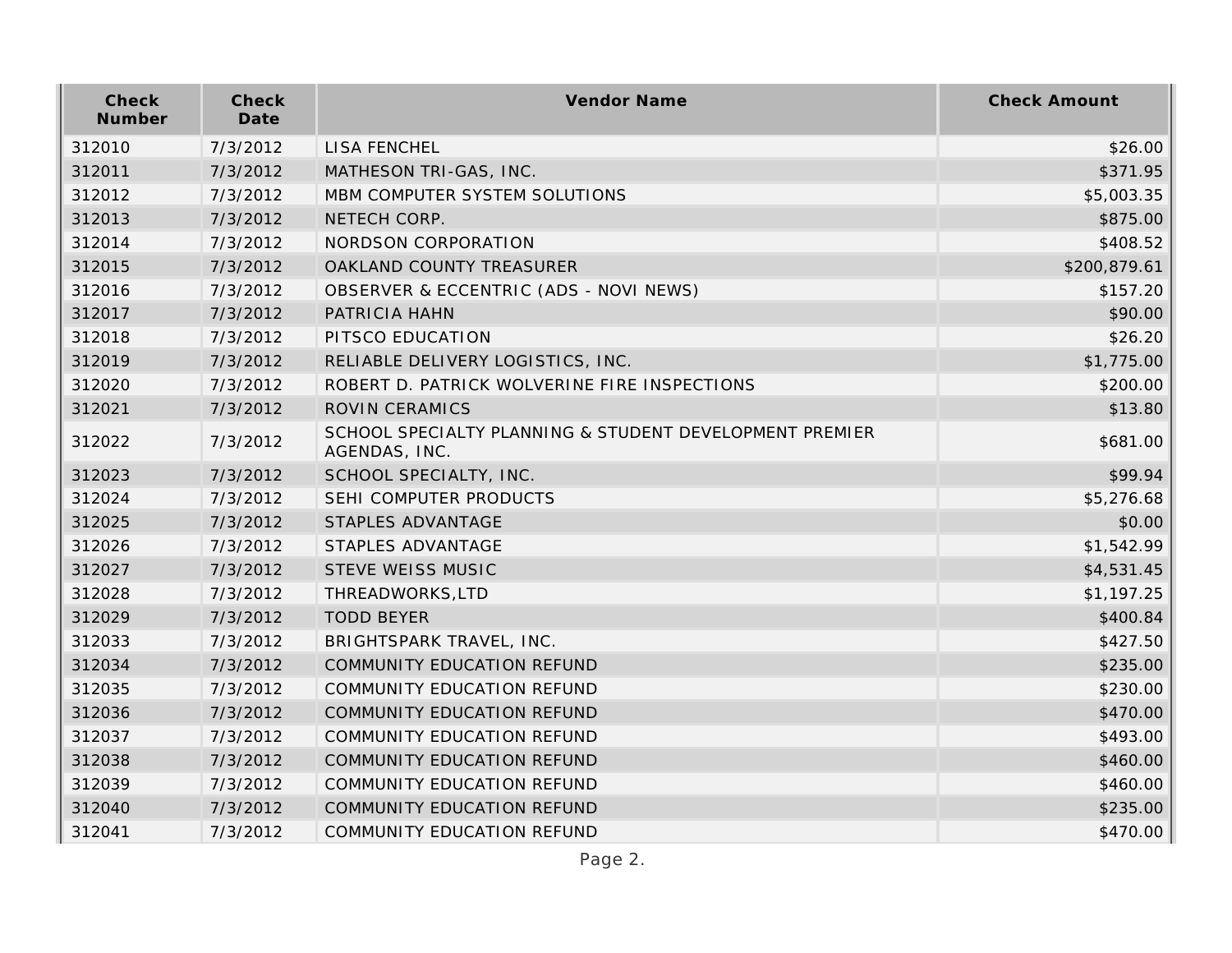| Check<br>Number | Check<br>Date | Vendor Name                                                             | <b>Check Amount</b> |
|-----------------|---------------|-------------------------------------------------------------------------|---------------------|
| 312042          | 7/3/2012      | <b>COMMUNITY EDUCATION REFUND</b>                                       | \$243.00            |
| 312043          | 7/3/2012      | F.A.R. MANAGEMENT INCORPORATED                                          | \$440.00            |
| 312044          | 7/3/2012      | FIRST COMMONWEALTH c/o GUARDIAN                                         | \$250.74            |
| 312045          | 7/3/2012      | FRONTLINE TECHNOLOGIES, INC.                                            | \$4,000.00          |
| 312046          | 7/3/2012      | <b>GCA SERVICES GROUP</b>                                               | \$0.00              |
| 312047          | 7/3/2012      | <b>GCA SERVICES GROUP</b>                                               | \$117,259.78        |
| 312048          | 7/3/2012      | INFINISOURCE, INC.                                                      | \$4,485.00          |
| 312049          | 7/3/2012      | <b>KEVIN JEFF</b>                                                       | \$3,448.00          |
| 312050          | 7/3/2012      | LIFE INSURANCE COMPANY OF NORTH AMERICA CIGNA GROUP<br><b>INSURANCE</b> | \$18,260.93         |
| 312051          | 7/3/2012      | M.A.P.T. MICHIGAN ASSOC. FOR PUPIL TRANSPORTATION                       | \$319.00            |
| 312052          | 7/3/2012      | MACPA MICHIGAN ASSOC. OF CERTIFIED PUBLIC ACCOUNTANTS                   | \$235.00            |
| 312053          | 7/3/2012      | MESSA MICHIGAN EDUCATION SPECIAL SERVICES ASSOC.                        | \$549,152.91        |
| 312054          | 7/3/2012      | MICHIGAN SCHOOL BUSINESS OFFICIALS                                      | \$129.00            |
| 312055          | 7/3/2012      | THE OMNI GROUP                                                          | \$9,900.00          |
| 312056          | 7/3/2012      | ROBERT J. STEEH                                                         | \$155.00            |
| 312057          | 7/3/2012      | SCHOOLDUDE.COM                                                          | \$4,313.70          |
| 312058          | 7/3/2012      | SEG WORKERS COMPENSATION FUND                                           | \$23,152.00         |
| 312059          | 7/3/2012      | SET INC.                                                                | \$810.00            |
| 312060          | 7/3/2012      | ADN ADMINISTRATORS, INC.                                                | \$3,692.00          |
| 312061          | 7/3/2012      | BLUE CARE NETWORK OF MICHIGAN                                           | \$30,159.95         |
| 312062          | 7/3/2012      | BOOK FLIX, SCHOLASTIC INC.                                              | \$1,199.00          |
| 312063          | 7/10/2012     | ABSOPURE WATER COMPANY DEPT #850560                                     | \$22.41             |
| 312064          | 7/10/2012     | ALTA EQUIPMENT COMPANY                                                  | \$112.86            |
| 312065          | 7/10/2012     | <b>AQUATIC SOURCE</b>                                                   | \$155.00            |
| 312066          | 7/10/2012     | <b>AT&amp;T LONG DISTANCE</b>                                           | \$287.64            |
| 312067          | 7/10/2012     | <b>AT&amp;T MOBILITY</b>                                                | \$857.41            |
| 312068          | 7/10/2012     | BOARD OF EDUCATION OF OAKLAND SCHOOLS AUDIO VISUAL<br>DEPARTMENT        | \$65.00             |
| 312069          | 7/10/2012     | <b>CHARLES LACLEAR</b>                                                  | \$291.93            |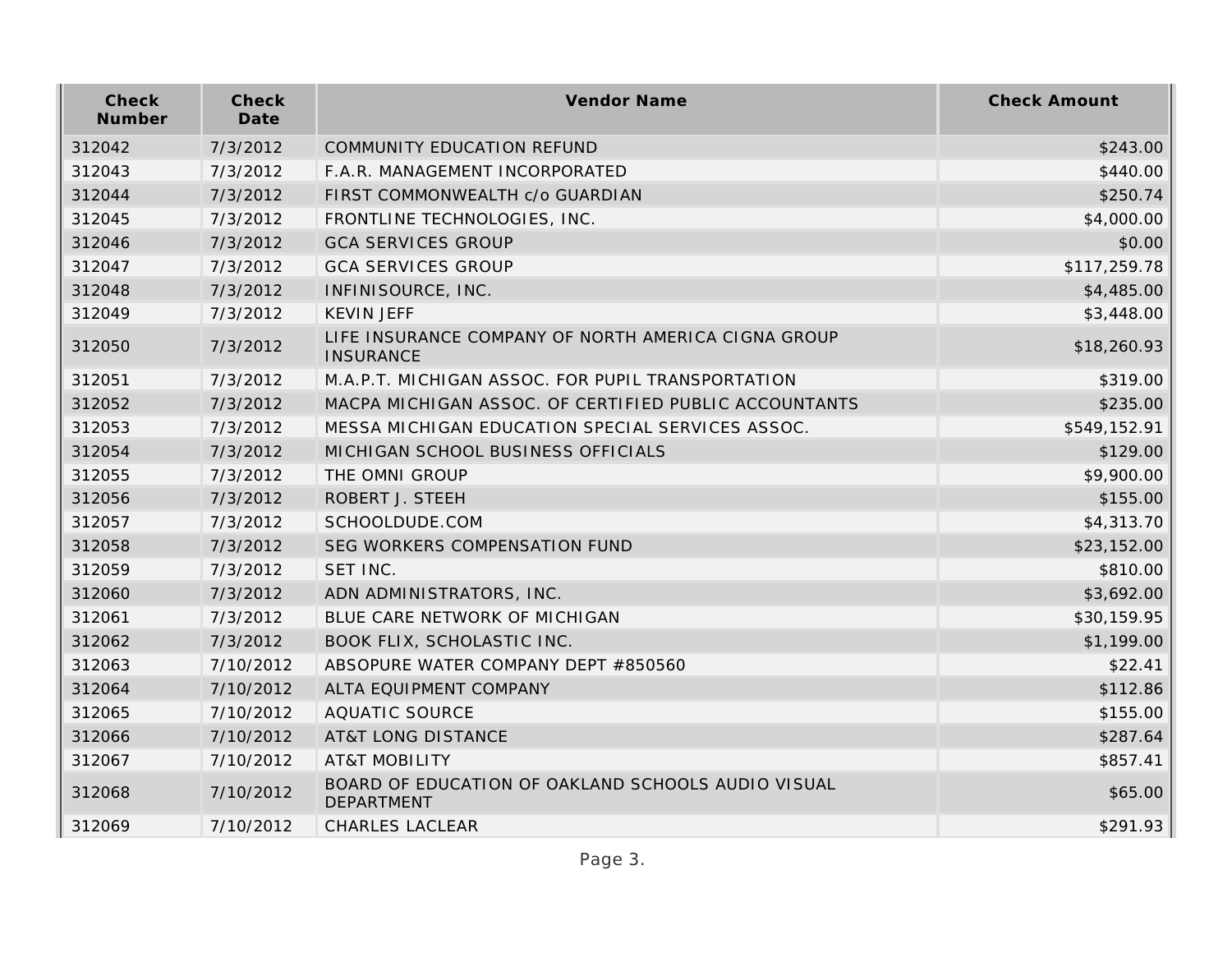| Check<br>Number | Check<br>Date | Vendor Name                                   | <b>Check Amount</b> |
|-----------------|---------------|-----------------------------------------------|---------------------|
| 312070          | 7/10/2012     | CHARLES M. GELARDI                            | \$192.15            |
| 312071          | 7/10/2012     | COUNTRY PRIDE DAIRY, INC.                     | \$180.77            |
| 312072          | 7/10/2012     | DISTRICT REIMBURSEMENTS/REFUNDS               | \$323.71            |
| 312073          | 7/10/2012     | DISTRICT REIMBURSEMENTS/REFUNDS               | \$115.53            |
| 312074          | 7/10/2012     | FERGUSON ENTERPRISES, INC. NEW HUDSON - #2000 | \$141.56            |
| 312075          | 7/10/2012     | GRAINGER                                      | \$1,534.71          |
| 312076          | 7/10/2012     | <b>JET'S PIZZA</b>                            | \$138.00            |
| 312077          | 7/10/2012     | MARSHALL MUSIC                                | \$0.00              |
| 312078          | 7/10/2012     | MARSHALL MUSIC                                | \$2,437.82          |
| 312079          | 7/10/2012     | MARSHALL MUSIC                                | \$529.32            |
| 312080          | 7/10/2012     | NICOLE CARTER                                 | \$226.71            |
| 312081          | 7/10/2012     | OAKLAND SCHOOLS                               | \$2,670.00          |
| 312082          | 7/10/2012     | PCMI PROFESSIONAL CONTRACT MANAGEMENT, INC.   | \$7,153.17          |
| 312083          | 7/10/2012     | PROVIDENCE OCCUPATIONAL HEALTH PARTNERS       | \$137.00            |
| 312084          | 7/10/2012     | <b>ROBERT BAKER</b>                           | \$280.83            |
| 312085          | 7/10/2012     | SUPERIOR GROUNDCOVER, INC.                    | \$6,062.50          |
| 312086          | 7/10/2012     | <b>VESCO OIL CORPORATION</b>                  | \$432.00            |
| 312087          | 7/10/2012     | WASTE MANAGEMENT OF MICHIGAN INC.             | \$3,596.86          |
| 312088          | 7/10/2012     | ATHLETIC REIMBURSEMENTS/REFUNDS               | \$120.00            |
| 312089          | 7/10/2012     | ATHLETIC REIMBURSEMENTS/REFUNDS               | \$167.52            |
| 312090          | 7/10/2012     | ATHLETIC REIMBURSEMENTS/REFUNDS               | \$120.00            |
| 312091          | 7/10/2012     | ATHLETIC REIMBURSEMENTS/REFUNDS               | \$95.00             |
| 312092          | 7/10/2012     | ATHLETIC REIMBURSEMENTS/REFUNDS               | \$50.00             |
| 312093          | 7/10/2012     | ATHLETIC REIMBURSEMENTS/REFUNDS               | \$110.00            |
| 312094          | 7/10/2012     | ATHLETIC REIMBURSEMENTS/REFUNDS               | \$120.00            |
| 312095          | 7/10/2012     | ATHLETIC REIMBURSEMENTS/REFUNDS               | \$120.00            |
| 312096          | 7/10/2012     | ATHLETIC REIMBURSEMENTS/REFUNDS               | \$50.00             |
| 312097          | 7/10/2012     | ATHLETIC REIMBURSEMENTS/REFUNDS               | \$35.00             |
| 312098          | 7/10/2012     | ATHLETIC REIMBURSEMENTS/REFUNDS               | \$70.00             |
| 312099          | 7/10/2012     | JANET (JAN) BAN                               | \$23.96             |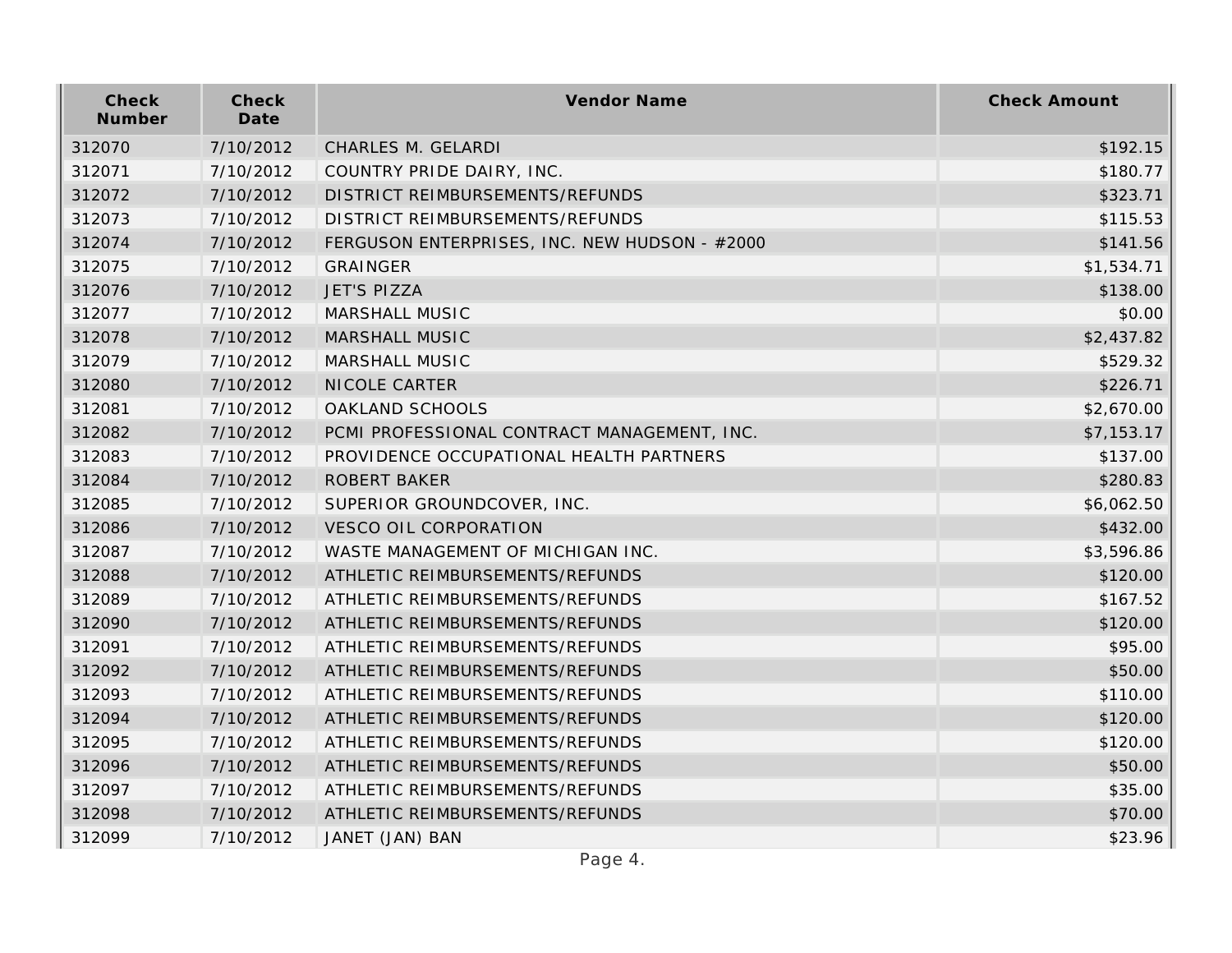| Check<br>Number | Check<br>Date | Vendor Name                                               | <b>Check Amount</b> |
|-----------------|---------------|-----------------------------------------------------------|---------------------|
| 312100          | 7/10/2012     | ROBOTICS REIMBURSEMENT                                    | \$750.00            |
| 312101          | 7/10/2012     | SECURE DOOR, LLC                                          | \$581.25            |
| 312102          | 7/10/2012     | <b>STATE OF MICHIGAN</b>                                  | \$125.00            |
| 312103          | 7/10/2012     | AXA EQUITABLE EQUI-VEST                                   | \$111.08            |
| 312104          | 7/10/2012     | CHAPTER 13 TRUSTEE DAVID WM. RUSKIN                       | \$770.09            |
| 312105          | 7/10/2012     | DISTRICT REIMBURSEMENTS/REFUNDS                           | \$973.04            |
| 312106          | 7/10/2012     | INTERNATIONAL UNION OPERATING ENGINEERS, LOCAL 324        | \$163.69            |
| 312107          | 7/10/2012     | <b>MEFSA</b>                                              | \$99.40             |
| 312108          | 7/10/2012     | MISDU MICHIGAN STATE DISBURSEMENT                         | \$1,353.50          |
| 312109          | 7/10/2012     | UNITED WAY                                                | \$95.83             |
| 312110          | 7/12/2012     | FANNING/HOWEY ASSOCIATES, INC.                            | \$0.00              |
| 312111          | 7/12/2012     | FANNING/HOWEY ASSOCIATES, INC.                            | \$0.00              |
| 312112          | 7/12/2012     | FANNING/HOWEY ASSOCIATES, INC.                            | \$4,602.49          |
| 312113          | 7/12/2012     | MCCARTHY & SMITH, INC. FOR NOVI COMMUNITY SCHOOL DISTRICT | \$0.00              |
| 312114          | 7/12/2012     | MCCARTHY & SMITH, INC. FOR NOVI COMMUNITY SCHOOL DISTRICT | \$0.00              |
| 312115          | 7/12/2012     | MCCARTHY & SMITH, INC. FOR NOVI COMMUNITY SCHOOL DISTRICT | \$0.00              |
| 312116          | 7/12/2012     | MCCARTHY & SMITH, INC. FOR NOVI COMMUNITY SCHOOL DISTRICT | \$0.00              |
| 312117          | 7/12/2012     | MCCARTHY & SMITH, INC. FOR NOVI COMMUNITY SCHOOL DISTRICT | \$0.00              |
| 312118          | 7/12/2012     | MCCARTHY & SMITH, INC. FOR NOVI COMMUNITY SCHOOL DISTRICT | \$0.00              |
| 312119          | 7/12/2012     | MCCARTHY & SMITH, INC. FOR NOVI COMMUNITY SCHOOL DISTRICT | \$266,384.22        |
| 312120          | 7/12/2012     | MIDWEST URETHANE, INC                                     | \$3,643.00          |
| 312121          | 7/12/2012     | NOBLE FENCE COMPANY, INC.                                 | \$6,125.00          |
| 312122          | 7/12/2012     | <b>AQUATIC SOURCE</b>                                     | \$266.00            |
| 312123          | 7/12/2012     | THE BOOKSOURCE, INC.                                      | \$447.90            |
| 312124          | 7/12/2012     | HAESE AND HARRIS PUBLICATIONS 3 FRANK COLLOPY COURT       | \$1,107.11          |
| 312125          | 7/12/2012     | HYDRO-CHEM SYSTEMS, INC.                                  | \$6,573.40          |
| 312126          | 7/12/2012     | INTERCULTURAL TRAINING ASSOCIATES, INC.                   | \$900.00            |
| 312127          | 7/12/2012     | K-L-A LABORATORIES                                        | \$225.00            |
| 312128          | 7/12/2012     | OSBURN INDUSTRIES, INC.                                   | \$3,231.70          |
| 312129          | 7/12/2012     | ROBOTICS REIMBURSEMENT                                    | \$5,202.84          |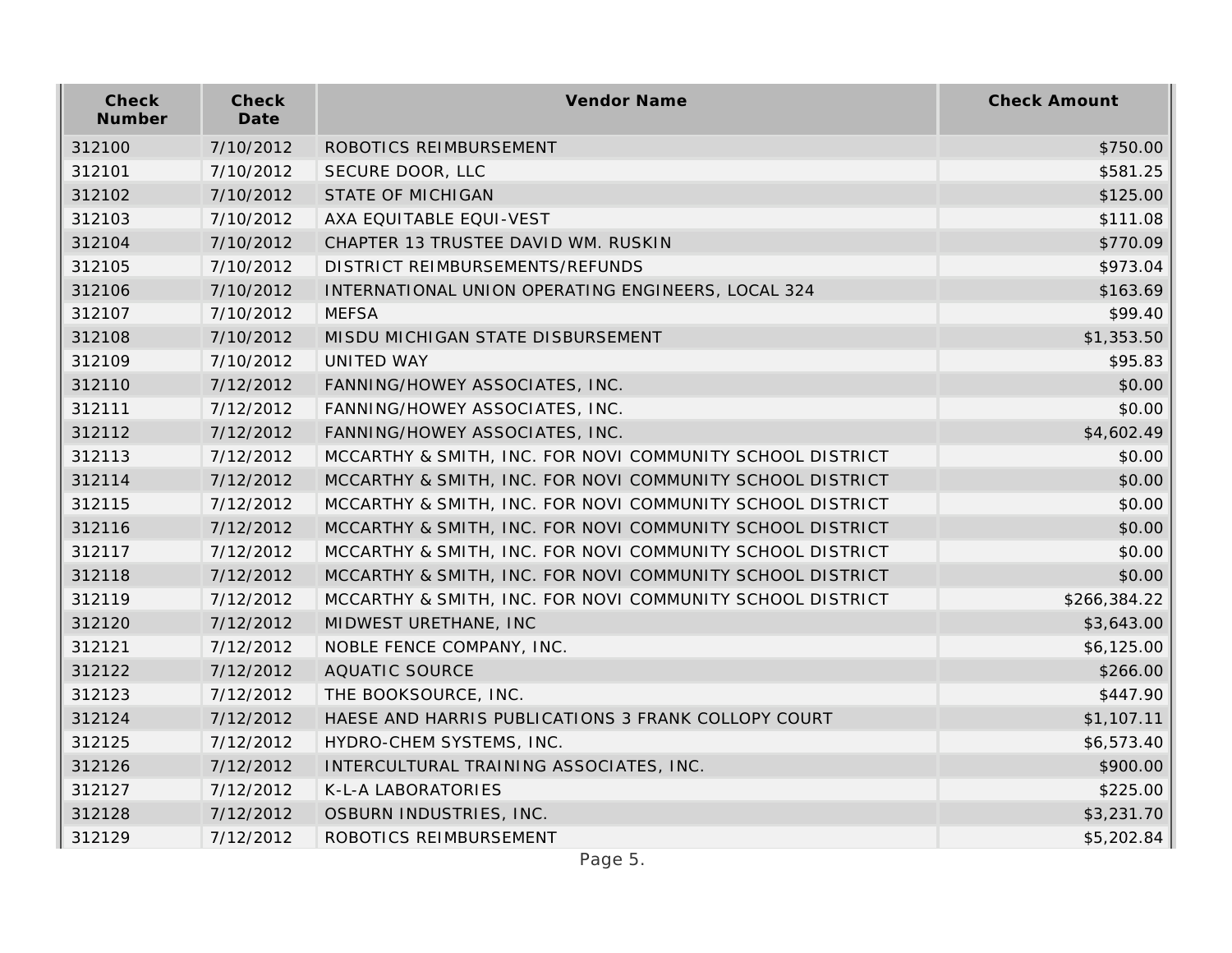| Check<br>Number | Check<br>Date | Vendor Name                                                | <b>Check Amount</b> |
|-----------------|---------------|------------------------------------------------------------|---------------------|
| 312130          | 7/12/2012     | ROBOTICS REIMBURSEMENT                                     | \$101.82            |
| 312131          | 7/12/2012     | ROBOTICS REIMBURSEMENT                                     | \$15.58             |
| 312132          | 7/12/2012     | SBSI SOFTWARE INC.                                         | \$1,942.00          |
| 312133          | 7/12/2012     | SECREST, WARDLE, LYNCH, HAMPTON, TRUEX & MORLEY, PC        | \$1,019.87          |
| 312134          | 7/12/2012     | <b>STEVEN BARR</b>                                         | \$165.91            |
| 312135          | 7/12/2012     | SUPERIOR GROUNDCOVER, INC.                                 | \$5,092.50          |
| 312136          | 7/12/2012     | CHOICE LITERACY                                            | \$295.00            |
| 312137          | 7/12/2012     | AT&T                                                       | \$1,760.31          |
| 312138          | 7/12/2012     | AT&T                                                       | \$62.79             |
| 312139          | 7/12/2012     | ATHLETIC REIMBURSEMENTS/REFUNDS                            | \$760.00            |
| 312140          | 7/12/2012     | ATHLETIC REIMBURSEMENTS/REFUNDS                            | \$16.12             |
| 312141          | 7/12/2012     | ATHLETIC REIMBURSEMENTS/REFUNDS                            | \$90.00             |
| 312142          | 7/12/2012     | CHRISTINE A. EASON                                         | \$85.95             |
| 312143          | 7/12/2012     | COACHCOMM, LLC                                             | \$5,513.93          |
| 312144          | 7/12/2012     | <b>DINSER'S FLOWERS &amp; GREENHOUSES</b>                  | \$160.00            |
| 312145          | 7/12/2012     | DISTRICT REIMBURSEMENTS/REFUNDS                            | \$115.00            |
| 312146          | 7/12/2012     | <b>EVALICIA SMITH</b>                                      | \$29.95             |
| 312147          | 7/12/2012     | MATTHEW SEAN KEARNEY                                       | \$9.20              |
| 312148          | 7/12/2012     | MICHIGAN DEPT OF ENVIRONMENTAL QUALITY - STATE OF MICHIGAN | \$30.00             |
| 312149          | 7/12/2012     | PRINT & MARKETING SOLUTIONS                                | \$134.05            |
| 312150          | 7/12/2012     | THE TENNIS & GOLF COMPANY                                  | \$891.00            |
| 312151          | 7/12/2012     | THYSSENKRUPP ELEVATOR CORP (TKE)                           | \$489.92            |
| 315002          | 7/18/2012     | BARNES & NOBLE, INC.                                       | \$311.22            |
| 315003          | 7/18/2012     | <b>BROADCAST MEASUREMENTS</b>                              | \$32.00             |
| 315004          | 7/18/2012     | CITY OF NOVI WATER & SEWER DEPARTMENT                      | \$0.00              |
| 315005          | 7/18/2012     | CITY OF NOVI WATER & SEWER DEPARTMENT                      | \$23,059.45         |
| 315006          | 7/18/2012     | HIGH SCHOOL REIMBURSEMENTS/REFUNDS                         | \$250.00            |
| 315007          | 7/18/2012     | <b>JESSICA MARIE DREW</b>                                  | \$20.10             |
| 315008          | 7/18/2012     | MI SCHOOLS ENERGY COOPERATIVE                              | \$0.00              |
| 315009          | 7/18/2012     | MI SCHOOLS ENERGY COOPERATIVE                              | \$84,672.74         |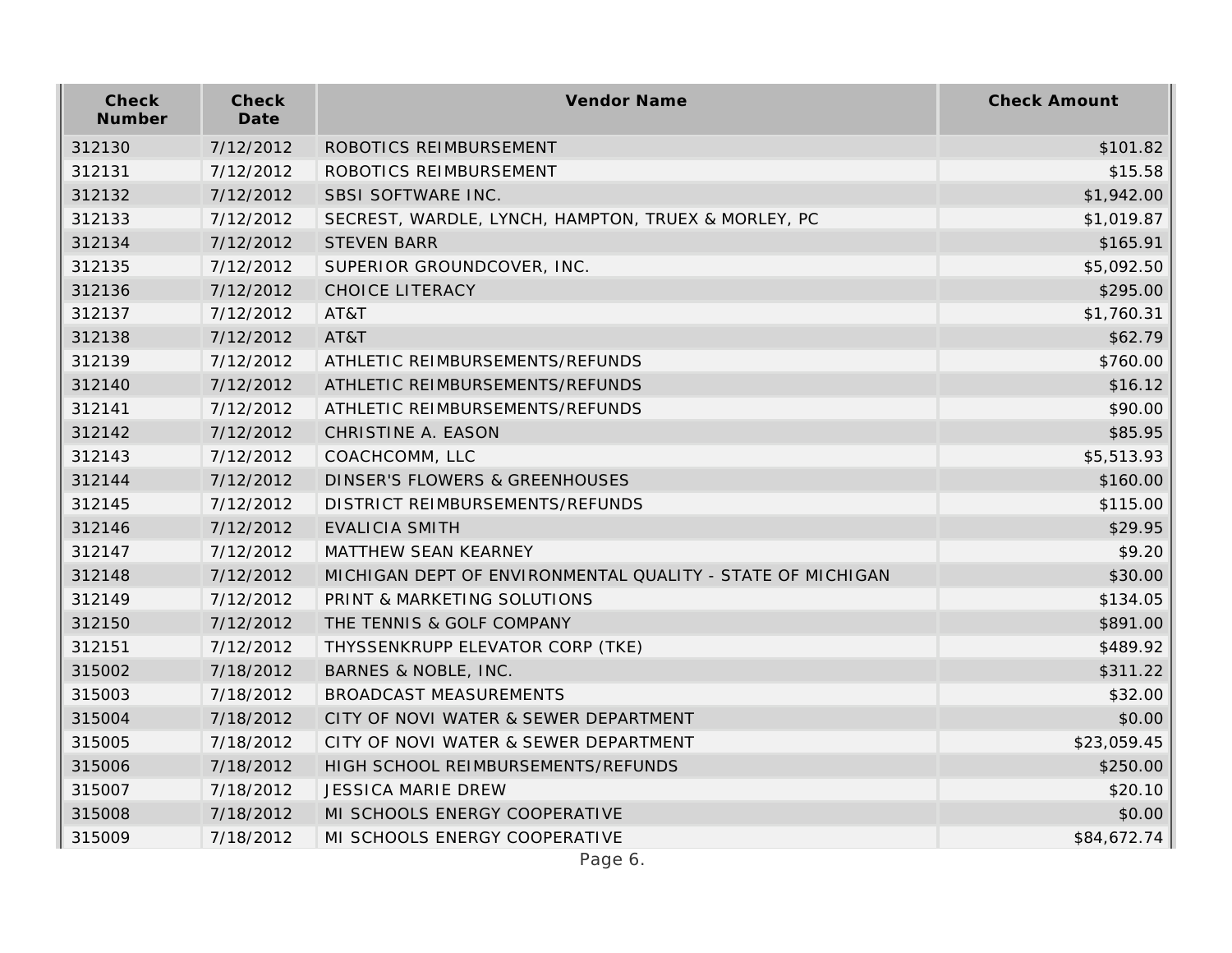| Check<br>Number | Check<br>Date | Vendor Name                                                | <b>Check Amount</b> |
|-----------------|---------------|------------------------------------------------------------|---------------------|
| 315010          | 7/18/2012     | NOVA ENVIRONMENTAL, INC                                    | \$125.00            |
| 315011          | 7/18/2012     | OAKLAND SCHOOLS                                            | \$37,349.02         |
| 315012          | 7/18/2012     | PITNEY BOWES PURCHASE POWER                                | \$6,000.00          |
| 315013          | 7/18/2012     | PROVIDENCE OCCUPATIONAL HEALTH PARTNERS                    | \$157.00            |
| 315014          | 7/18/2012     | RICOH USA, INC.                                            | \$0.00              |
| 315015          | 7/18/2012     | RICOH USA, INC.                                            | \$0.00              |
| 315016          | 7/18/2012     | RICOH USA, INC.                                            | \$17,127.83         |
| 315017          | 7/18/2012     | ROBERT J. STEEH                                            | \$137.28            |
| 315018          | 7/18/2012     | SAFEWAY SHREDDING LLC                                      | \$60.00             |
| 315019          | 7/18/2012     | SCHOOL SPECIALTY INC.                                      | \$3,448.92          |
| 315020          | 7/18/2012     | STAPLES ADVANTAGE                                          | \$397.39            |
| 315021          | 7/18/2012     | WAGEWORKS, INC                                             | \$753.96            |
| 315022          | 7/19/2012     | INTERNATIONAL BACCALAUREATE ORGANIZATION                   | \$10,400.00         |
| 315023          | 7/19/2012     | <b>LESLEY HARRINGTON</b>                                   | \$350.00            |
| 315024          | 7/19/2012     | ADN ADMINISTRATORS, INC.                                   | \$3,564.20          |
| 315025          | 7/19/2012     | ADVANCE EDUCATION, INC.                                    | \$5,200.00          |
| 315026          | 7/19/2012     | ALLA TABAK (DBA) MICHIGAN CHESS ACADEMY                    | \$500.00            |
| 315027          | 7/19/2012     | AMERICAN RED CROSS SOUTHEASTERN MICHIGAN CHAPTER           | \$300.00            |
| 315028          | 7/19/2012     | ATHLETIC REIMBURSEMENTS/REFUNDS                            | \$156.70            |
| 315029          | 7/19/2012     | ATHLETIC REIMBURSEMENTS/REFUNDS                            | \$100.00            |
| 315030          | 7/19/2012     | CHARLES M. GELARDI                                         | \$238.35            |
| 315031          | 7/19/2012     | CHARLES M. KAZALEH                                         | \$285.00            |
| 315032          | 7/19/2012     | COMPUTER EXPLORERS COMPUTER TOTS OF DETROIT                | \$88.00             |
| 315033          | 7/19/2012     | COUNTRY PRIDE DAIRY, INC.                                  | \$114.20            |
| 315034          | 7/19/2012     | DEBORAH LIM-ARENA                                          | \$488.95            |
| 315035          | 7/19/2012     | DETROIT SCIENCE FOR KIDS, INC. DBA/ MAD SCIENCE OF DETROIT | \$2,210.00          |
| 315036          | 7/19/2012     | <b>DIANE DAVIES</b>                                        | \$105.76            |
| 315037          | 7/19/2012     | ELITE FUND, INC.                                           | \$643.75            |
| 315038          | 7/19/2012     | FUNUTATION TEKADEMY LLC THEODORE P. JORDAN                 | \$4,264.00          |
| 315039          | 7/19/2012     | <b>GIRLS EMPOWERED</b>                                     | \$990.00            |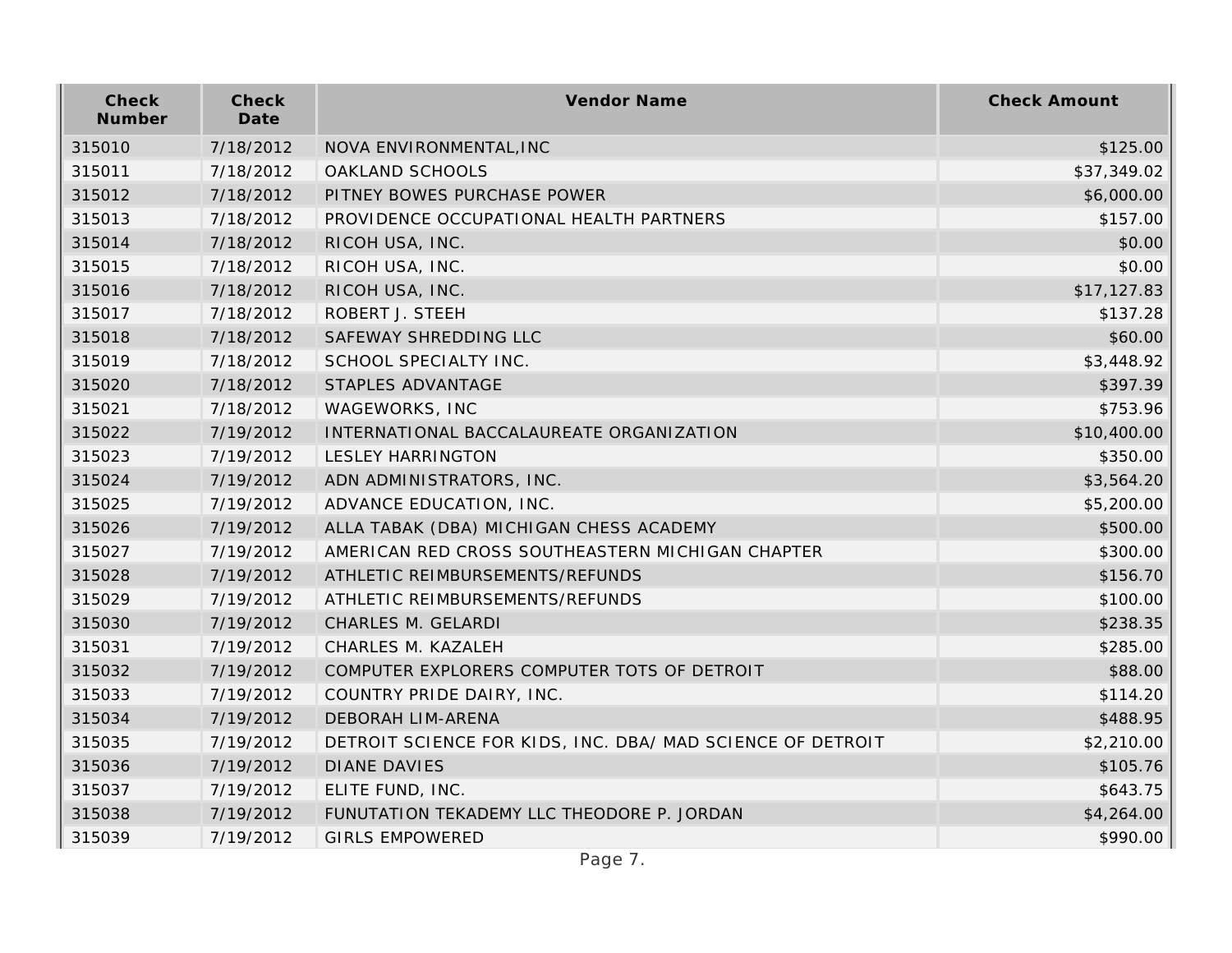| Check<br>Number | Check<br>Date | Vendor Name                                                             | <b>Check Amount</b> |
|-----------------|---------------|-------------------------------------------------------------------------|---------------------|
| 315040          | 7/19/2012     | <b>JET'S PIZZA</b>                                                      | \$120.00            |
| 315041          | 7/19/2012     | <b>JSTOR ITHAKA</b>                                                     | \$1,500.00          |
| 315042          | 7/19/2012     | KALPA SYSTEMS, INC.                                                     | \$6,816.10          |
| 315043          | 7/19/2012     | LINDSEY CRISTIANO                                                       | \$406.46            |
| 315044          | 7/19/2012     | LIVE SAFE ACADEMY                                                       | \$45.00             |
| 315045          | 7/19/2012     | MESSA MICHIGAN EDUCATION SPECIAL SERVICES ASSOC.                        | \$530,487.69        |
| 315046          | 7/19/2012     | MIEM MICHIGAN INSTITUTE FOR EDUCATIONAL MANAGEMENT                      | \$5,500.00          |
| 315047          | 7/19/2012     | <b>NICK KALAKAILO</b>                                                   | \$761.10            |
| 315048          | 7/19/2012     | NOVI TOWN PIZZA LLC                                                     | \$115.50            |
| 315049          | 7/19/2012     | PCMI PROFESSIONAL CONTRACT MANAGEMENT, INC.                             | \$30,222.62         |
| 315050          | 7/19/2012     | SAFEWAY SHREDDING LLC                                                   | \$90.00             |
| 315051          | 7/24/2012     | CDW GOVERNMENT, INC.                                                    | \$33.60             |
| 315052          | 7/24/2012     | CITY OF NOVI TREASURER'S OFFICE                                         | \$14,480.62         |
| 315053          | 7/24/2012     | <b>EXELON ENERGY INC.</b>                                               | \$0.00              |
| 315054          | 7/24/2012     | <b>EXELON ENERGY INC.</b>                                               | \$6,373.19          |
| 315055          | 7/24/2012     | THRUN LAW FIRM, P.C.                                                    | \$1,057.50          |
| 315056          | 7/24/2012     | BLUE CARE NETWORK OF MICHIGAN                                           | \$14,848.71         |
| 315057          | 7/24/2012     | COMMUNITY EDUCATION REFUND                                              | \$235.00            |
| 315058          | 7/24/2012     | COMMUNITY EDUCATION REFUND                                              | \$75.00             |
| 315059          | 7/24/2012     | DISTRICT REIMBURSEMENTS/REFUNDS                                         | \$89.99             |
| 315060          | 7/24/2012     | <b>DONNA ROSKAMP</b>                                                    | \$190.50            |
| 315061          | 7/24/2012     | <b>JOSHUA JARRELL</b>                                                   | \$35.69             |
| 315062          | 7/24/2012     | LIFE INSURANCE COMPANY OF NORTH AMERICA CIGNA GROUP<br><b>INSURANCE</b> | \$18,023.89         |
| 315063          | 7/24/2012     | NETECH CORP.                                                            | \$56,250.00         |
| 315064          | 7/24/2012     | PCMI PROFESSIONAL CONTRACT MANAGEMENT, INC.                             | \$11,512.15         |
| 315065          | 7/24/2012     | <b>SECURITY DESIGNS INC</b>                                             | \$340.00            |
| 315066          | 7/24/2012     | SET INC.                                                                | \$793.50            |
| 315067          | 7/24/2012     | <b>SET-SEG</b>                                                          | \$2,358.35          |
| 315068          | 7/24/2012     | NETECH CORP.                                                            | \$18,624.60         |